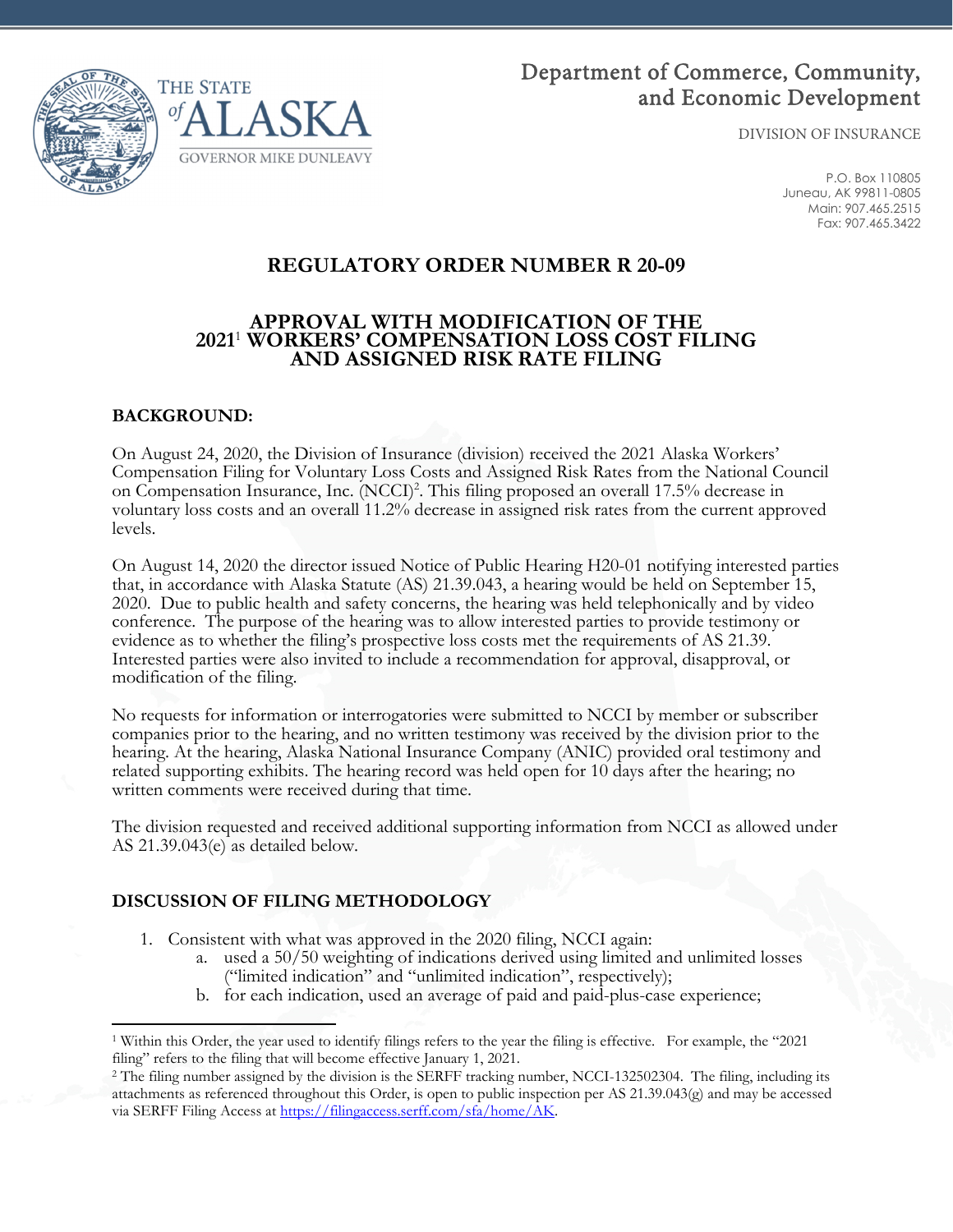- i. paid loss development factors (LDF) are based on a 3-year average;
- ii. paid-plus-case LDFs are based on a 5-year average;
- c. used paid-plus-case experience to derive the tail  $(19<sup>th</sup>$  report-to-ultimate) LDFs; and
- d. used excess ratios (in the limited indication) that limit losses to \$50 million, as losses over \$50 million are funded via a separate catastrophe loss cost.
- e. indemnity benefit changes due to changes in the State Average Weekly Wage (SAWW) are captured through the indemnity trend selection rather than through explicit benefit changes.
- 2. Changes in NCCI's methodology versus the 2020 filing include:
	- a. overall indication is now calculated using four policy years (PY) of experience instead of three (i.e. PY2015, PY2016, PY2017, and PY2018 are used in this filing);
	- b. adjusting and other expense (AOE) provision now excludes policies that use Third-Party Administrator (TPA) agreements.
- 3. The limited indication is based on NCCI's Large Loss Procedure  $(LLP)^3$ . To accommodate the LLP, annual updates to the large loss limit threshold and excess ratio<sup>4</sup> were made, based on Alaska premium and loss data.
- 4. NCCI proposed to increase the loss adjustment expense (LAE) provision from 20.0% to 20.4%, as a percent of losses. This change is due to an increase, from 8.5% to 8.9%, in the AOE portion of the LAE, while the defense and cost containment expense (DCCE) portion remains at 11.5%. The impact of this change on loss costs is  $+0.3\%$ .
- 5. NCCI proposed using annual trends of -5.5% and -4.0% to adjust historical indemnity and medical loss ratios, respectively. Consistent with last year's filing, the loss ratios used to determine trends are based on experience data limited by the LLP and use an average of paid and paid-plus-case based severities. Losses are adjusted to a common wage level so these trends are in excess of wage inflation. These selections represent a 1.0% decrease compared to the loss ratio trends approved in the 2020 filing. The combined impact of this change on loss costs is  $-4.1\%$ .
- 6. NCCI included adjustments to incorporate the expected impact of benefit changes as follows. The combined impact of these changes on loss costs is -1.0%:
	- a. medical benefit costs are expected to decrease 5.3% due to the change in Alaska medical fee schedule conversion factors established by the Department of Labor and Workforce Development, effective 1/1/2020. Half of this impact was included in the 2020 filing; the other half is incorporated in this filing via including the whole impact in the benefit on-level factors.
	- b. medical benefit costs are expected to increase 0.8% due to automatic adoption, by reference, of annual updates to the Medicare fee schedules other than conversion factor changes, effective  $1/1/2020$ . This impact is incorporated via adjusting projected medical cost ratios. The method and assumptions used to estimate the impacts of this automatic adoption have not changed versus previous filings.
- 7. The assigned risk portion of the filing includes the following items. The combined impact of these changes on assigned risk rates is  $+7.6\%$ :
	- a. servicing carrier allowance; the filing uses a value based on the servicing carrier allowances applicable to the 2018 – 2020 contract period, since the 2021 – 2023

<sup>&</sup>lt;sup>3</sup> NCCI's LLP is described in detail in the 2016 loss cost filing and in the NCCI paper "Catastrophes and Workers Compensation Ratemaking".

<sup>4</sup> Unless the context suggests otherwise, references to "excess ratio", "excess experience", or "excess losses" refers to losses in excess of the large loss limit threshold, \$3,384,747 in this filing.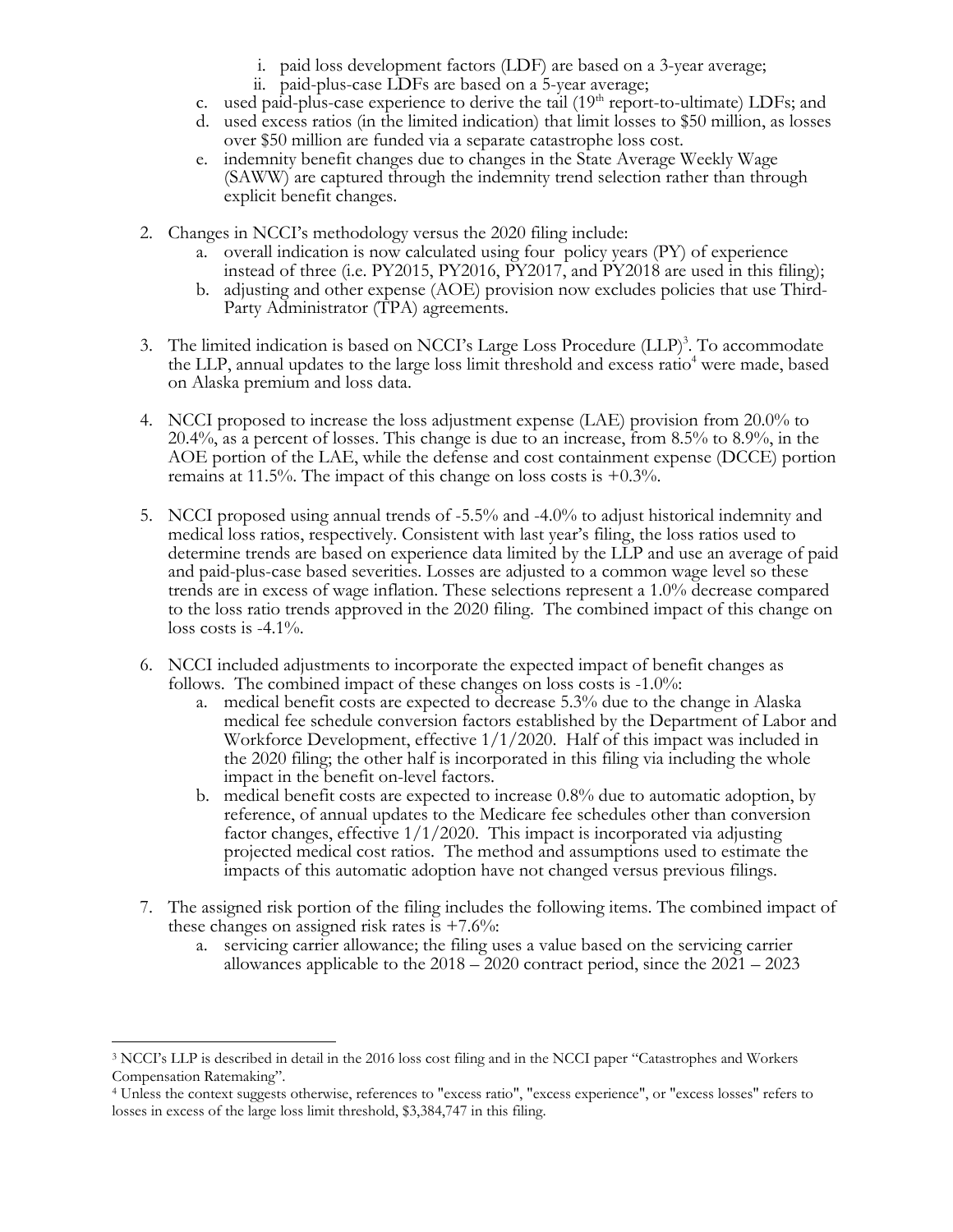contract period servicing carrier contracts were not finalized at the time the filing was submitted. bid process  $(+0.2\%)$ ;

- b. assigned risk plan commission rate (no change);
- c. assigned risk plan administration expenses (-0.4%);
- d. excess of loss reinsurance expense (+4.5%);
- e. profit and contingency provision  $(+2.9\%)$ ;
- f. offset for expected reinsurance recoveries  $(+0.1\%)$ ; and
- g. uncollectible premium provision (+0.3%).
- 8. Various values within the "Footnotes" and "Advisory Miscellaneous Values" loss cost and rate pages and Experience Rating and Retrospective Rating plan manual pages were revised:
	- a. based on previously approved formulas to reflect changes identified elsewhere within the filing, such as changes in the SAWW, relative changes in state and federal benefits, and proposed loss cost level changes; or
	- b. to reflect changes approved in other filings.
- 9. NCCI did not make any explicit adjustments for potential impacts related to COVID-19.

### **REQUESTED MODIFICATIONS, COMMENTS, AND INTERROGATORIES**

At the hearing, NCCI provided a presentation summarizing the components and impacts proposed in the filing. ANIC then provided oral testimony and presented related supporting exhibits<sup>6</sup> at the hearing and made requests for modifications. The testimony focused on implications related to declines in frequency, including questioning whether NCCI's trend selections are optimal considering the potential volatility in year-to-year loss ratios as claim frequency declines and larger claims increasingly make up a larger component of overall loss costs. ANIC pointed to their internal experience, the increasing cost of the reinsurance purchased by the assigned risk pool, and the August 2020 multi-bureau Countrywide Mega Claims report<sup>7</sup> as evidence of the increasing frequency of larger claims. ANIC suggested that when predicting future cost levels, NCCI should explicitly consider (and document within the loss cost filing) differences in frequency trends by size of loss and generally consider the greater uncertainty associated with having fewer claims in the experience.

No other interested parties provided testimony or posed questions to NCCI during the hearing.

The hearing record remained open for 10 days after the hearing date, in accordance with AS 21.39.043(d)(7). No additional written testimony or proposed modifications to the filing were received by the division within that timeframe.

Questions and concerns raised during the hearing were incorporated by the division into an interrogatory letter sent to NCCI on September 30, 2020. The letter requested additional supporting information related to both the hearing testimony and other issues identified by the division, including: whether the limited indication is appropriate considering the loss ratios calculated using the

- LLP have consistently been lower than the unlimited loss ratios over the past number of
- PYs;<br>• whether the DCCE selection is adequate considering an apparent upward trend in DCCE, as a percent of losses; whether the assigned risk plan administrative expense provision is appropriate considering
- an apparent upward trend, as a percent of premium.

<sup>5</sup> Percentages represent the impact on premiums due to the proposed change in that component item, expressed as a % of premium. The servicing carrier allowance change is net of changes to the LAE provision included in the loss costs. <sup>6</sup> Accessible via SERFF Filing Access (see footnote 2) under Attachment "ANIC 2020 Hearing Exhibits FINAL"

<sup>7</sup> Accessible via SERFF Filing Access (see footnote 2) under Attachment "Countrywide Mega Claims Report" and also available from https://www.ncci.com/Articles/Pages/AU\_2020-Countrywide-Mega-Claims.aspx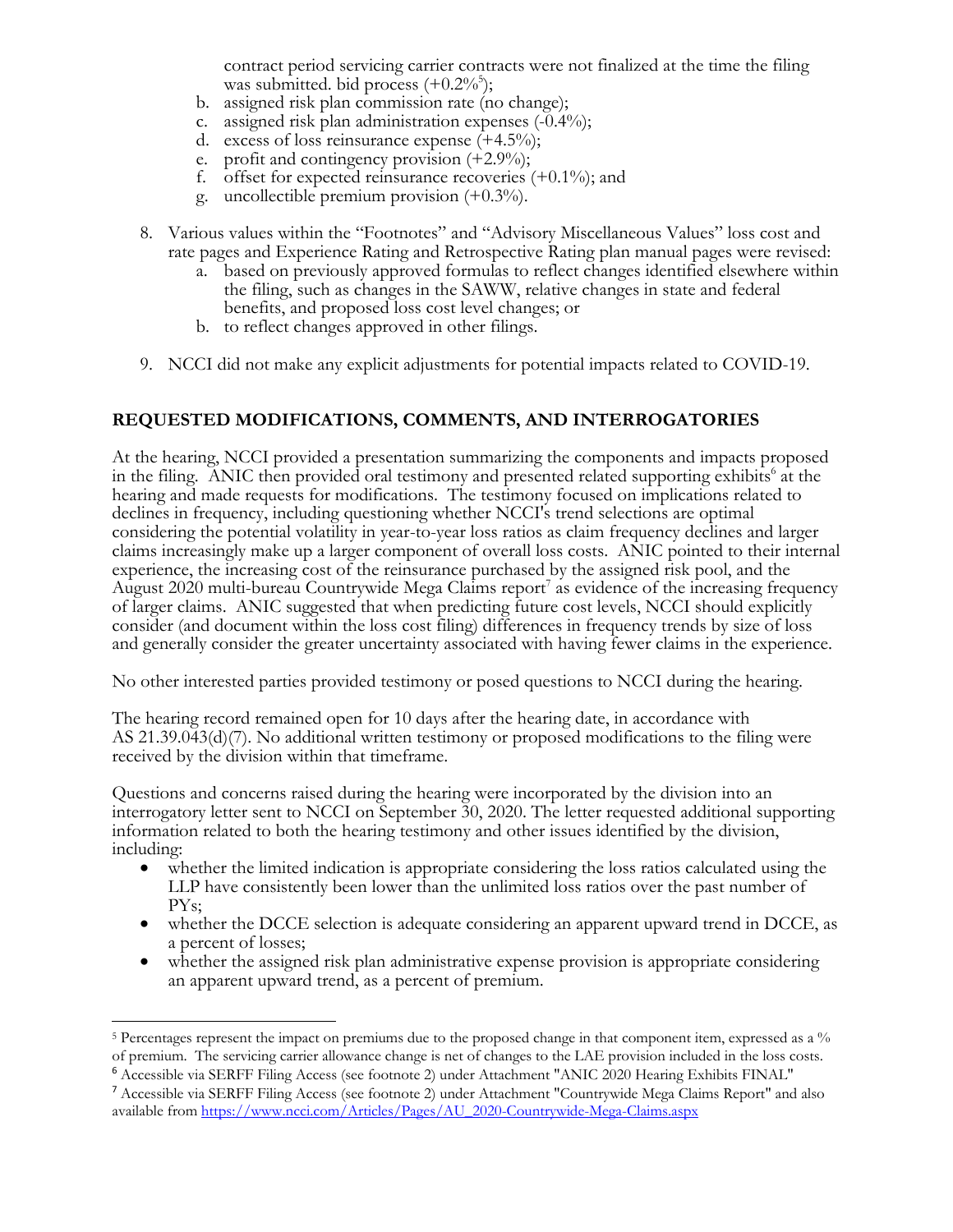NCCI responded with the requested information and rebuttal, as required by AS 21.39.043(e) and (f) on October 14, 2020.

# **NCCI RESPONSE AND REBUTTAL**

NCCI was unable to provide trend indications by size of loss for Alaska specifically within the fifteen day timeframe of AS 21.39.043(f). They did, however, discuss a recent analysis performed by their Actuarial Committee using countrywide data (for NCCI states) that found that, despite the apparent higher average annual change in frequency for claims above \$1MM at 2nd report (i.e. the latest report shown in the Large Loss Research section of the filing reference in ANIC's hearing exhibits), after claims mature to 5th report, the average annual change in frequency for claims above \$1MM was "in line with" that of claims below \$1MM. NCCI also pointed out that segregating losses by size for trend analysis purposes would introduce additional volatility and potential error due to lower credibility in each component and having to make multiple selections. Their method implicitly considers and reflects changes in frequency (and severity) by size of claim.

Regarding the issue of decreasing claim frequency making predictions more volatile and uncertain, including whether the accident year (AY) 2019 loss ratios require more moderate trend selections, NCCI explained:<br>
• they do not explicitly incorporate credibility into their trend analysis, but stated their belief

- that the change in trend selections compared to the prior filing's approved trends is
- 
- appropriate and conservative; they rely on longer-term fits to smooth out volatility; their loss ratio trend selections are less negative than almost every trend fit (based on using up to 15 years of historical PY data);<br>
• their loss ratio trend selections are in line with fits calculated excluding the latest PY's loss
- 
- ratio; and recent years' changes in frequency appear to be less volatile, even though there are fewer claim counts.

Regarding the observation that limited indications have been consistently less than unlimited indications in recent years (e.g. PYs 2012 - 2018), NCCI explained that the differences are generally small and the differences in four of the seven years are related to large claim activity. Since the limited indications temper the impact of individual large claims in those years, they conclude that the LLP is doing its job. NCCI also pointed out that their method helps promote year-to-year stability in loss cost indications.

Regarding the adequacy of the DCCE ratio selection, NCCI explained that the DCCE ratios in four of the last five PYs fall within a narrow range, it is unclear whether the latest PY is an outlier or a reliable indication of the future, that the selected provision is above all but the latest PY's ratio, and that their selection balances stability and responsiveness.

Regarding the adequacy of the assigned risk plan administration expense provision, NCCI explained that the longer-term, 10-year weighted average smooths year-to-year changes as the administration expenses are relatively fixed compared to the premium volume of the Plan, which is of "cyclical nature". NCCI also disclosed that they adjust the calculated 10-year weighted average based on projections for the prospective period.

### **FINDINGS**

After fully reviewing and considering the supporting documentation and testimony, the director finds:

1. The change to a four PY experience period is acceptable. Adding another year to the experience period helps smooth the impact that year-to-year variability in loss ratios has on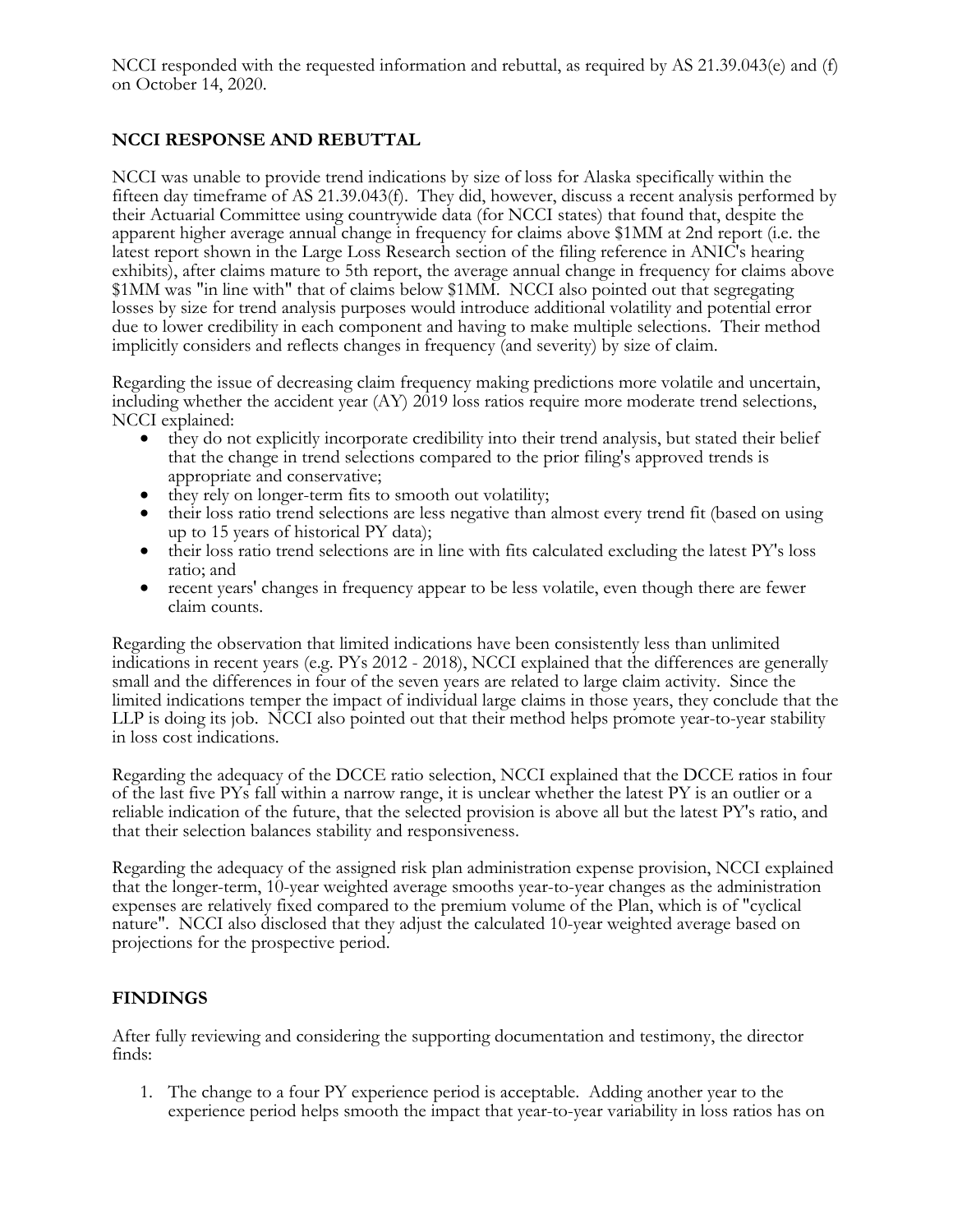the overall loss cost level change. As frequency continues to decline, this additional year makes increasingly more sense.

2. The use of a 50/50 weighting of limited and unlimited indications is acceptable.

Implicit in the LLP is a threshold for limiting losses and an excess ratio to build back in a provision for the expected value of losses removed by the limiting threshold. The threshold is set by finding the size of an individual claim that would cause a certain impact on the overall loss cost indication. The threshold used in this year's filing has once again decreased, consistent with decreasing aggregate loss cost volume. The excess ratio increased, reflecting that a larger percentage of losses are removed due to the lower threshold for limiting losses, despite that excess ratios are generally decreasing for a fixed limit<sup>8</sup>.

Despite that the threshold and excess ratio are generally moving directionally as expected, the limited loss ratios<sup>9</sup> for six of the seven most recent PYs (PY 2012 through PY 2017) are lower than the unlimited loss ratios, and the loss ratios in PY 2018 are equal. NCCI notes that the differences are related to large claim activity and the lower limited loss ratios in those years thus reflect that the LLP is doing its job. However, smoothing variation in large losses is different than tempering the impact of large losses without building back an appropriate load. The consistency of the low estimates over many recent years suggests the excess load is inadequate.

Still, considering the desire for stability in the loss cost indications, the desire to maintain a consistent approach from year-to-year, and the relatively small impact of implementing reasonable alternatives (for example, using only unlimited indications), maintaining the 50/50 weighting of limited and unlimited indications—which is consistent with the treatment used in the four most recent annual filings—is acceptable for this 2021 filing. This weighting incorporates the desirable characteristics of each method in a balanced way.

3. NCCI's loss ratio trend selections should be less negative. Considering the potential for increased volatility in loss ratios and the increased uncertainty in predicting loss ratios due to continually declining frequencies, the additional uncertainty in the coming year(s) due to impacts related to COVID-19 (for which no separate explicit adjustment has been made), and the trend selection's increased leverage on the indication introduced this year via adding an additional year to the experience period, a smaller change in trend selections versus those approved in the 2020 filing will reduce dislocation due to changing assumptions while still reflecting that the universe of trend fits presented in the filing are more negative this year versus last year. A slightly tempered change in trend selections also ensures they remain conservative relative to the presented universe of trend fits if adjusted to either exclude the latest PY 2018 loss ratio or include the latest AY 2019 loss ratio.

Also, as discussed in Finding #2 above, it is not entirely clear that the LLP's parameters are accurately reflecting large loss expectations in recent years. Accordingly, it is also informative to look at trend fits based on unlimited data, provided the focus is on the longest-term fits and there are no obvious outliers. These longest-term trend fits are less negative than the same fits based on limited data, providing additional reason for selecting slightly less negative trends. Correspondingly, the observation that the universe of trend fits presented in this filing are more negative than those presented in last year's filing is partially driven by the significant decrease in the LLP's large loss threshold. But changes in trend fits stemming from changes to the LLP's parameters are not true changes in loss ratios, therefore a tempered change in trend selections in comparison to those selected last year is appropriate.

<sup>8</sup> See corresponding filing, SERFF Tracking # NCCI-132432771, NCCI filing # Item R-1418, available to view in SERFF Filing Access January 1, 2021 in accordance with AS 21.39.041(e).

<sup>9</sup> Average of paid and paid-plus-case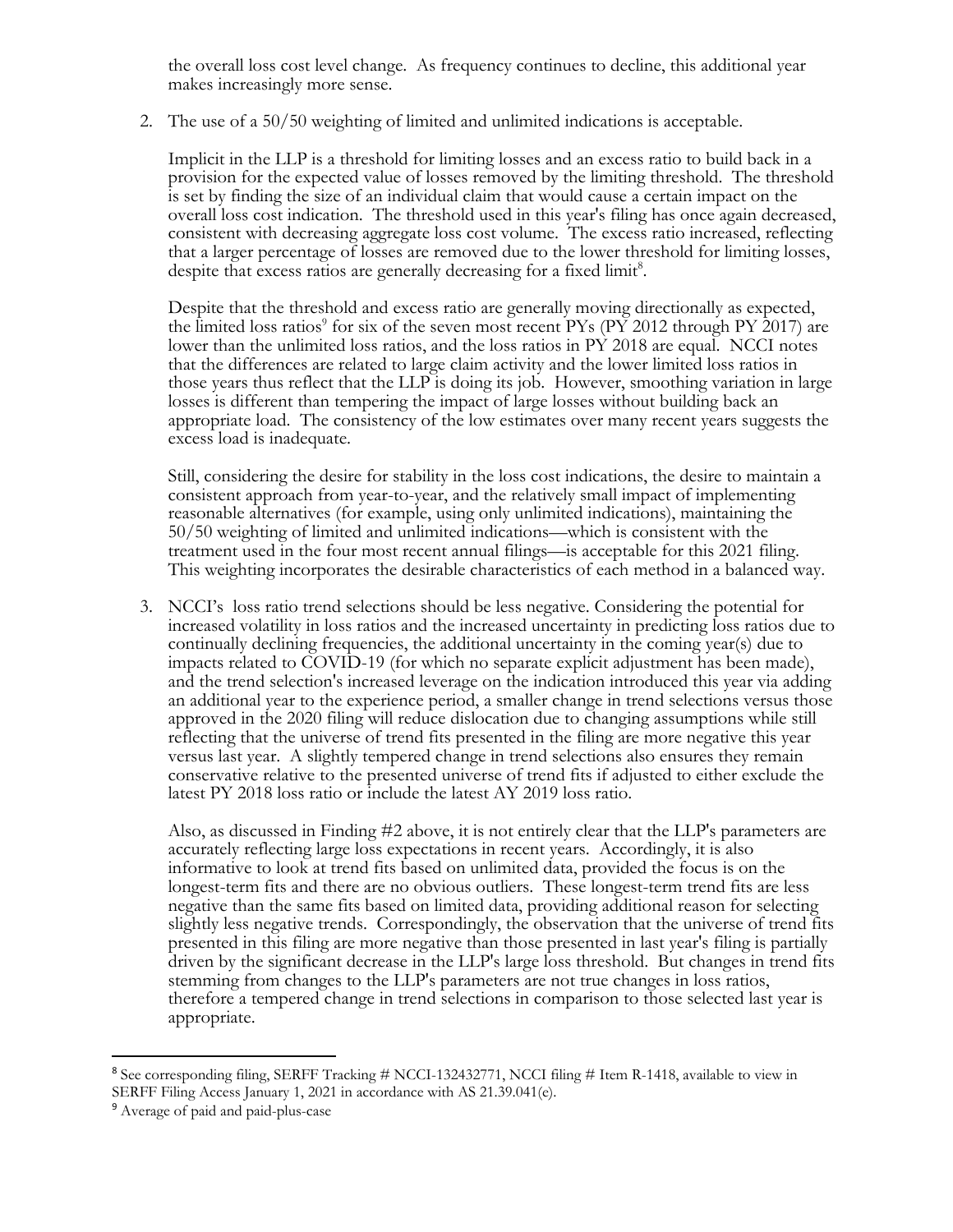- 4. The exclusion of data corresponding to policies associated with TPA agreements within the AOE provision calculation is acceptable. This change ensures the AOE analysis is not distorted by differences in carrier reporting.
- 5. The selected DCCE provision appears inadequate. The LAE provisions are calculated as ratios to losses. Accordingly, a constant percentage implicitly implies that LAE costs will track with loss costs. However, the DCCE portion of LAE costs, in particular, does not appear to have exhibited the same decreasing trend as losses, as evidenced by increasing DCCE ratios. Selecting ratios based on relatively short historical timeframes is not sufficient to adjust for prospective expectations; trends in LAE should be reflected similar to how trends in losses are reflected. Or rather, when historical trends in LAE dollars do not align with historical trends in loss dollars, loss trends should not be imputed on LAE.
- 6. NCCI's decision to not include an explicit adjustment for the impact of the COVID-19 pandemic is acceptable. As discussed within the Disclosure and Filing Narrative sections of the Filing, NCCI has considered direct and indirect pandemic-related factors, but there remains such uncertainty and the unavailability of necessary quantitative data prevents determining credible estimates of impacts for the proposed effective period. Additional discussion can be found in the document "2020-2021 Rate Filing Season, What You Need To Know"10. NCCI has been, and continues to, monitor, research, and analyze COVID-19 impacts on the workers' compensation system. Details, including current articles and analyses, can be found on their dedicated COVID-19 "Resource Center" webpage.<sup>11</sup>

The above findings do not represent a comprehensive list of the information reviewed and considered by the director, nor does the list imply relative importance or materiality. Also, these findings are specific to the subject filing and are not meant to apply generally to past or future filings or to provide guidance for future filings unless specifically noted.

# **ORDER**

For the reasons set forth above and in accordance with AS 21.39.043, the director orders:

- A. The following modifications should be made to the 2021 loss costs and assigned risk rates:
	- 1. The indemnity loss ratio trend should be revised from -5.5% to -5.0%.
	- 2. The medical loss ratio trend should be revised from -4.0% to -3.5%.
	- 3. The combined LAE provision should be revised from 20.4% to 21.2% of losses (12.3% DCCE and 8.9% AOE).
	- 4. The expense provisions of the assigned risk rate will be updated to include the actual 2021 servicing carrier allowance.

Based on the information provided within the filing, these modifications should result in approximately a -14.9% change in voluntary loss costs, and approximately a -9.6% change in assigned risk rates.

- B. NCCI should continue to provide alternate indications in the 2022 filing. The alternative indications should include combinations of the following:
	- 1. Experience Period: 3-year, 4-year, and 5-year;
	- 2. Losses: unlimited and limited;

3. Loss development averages: 2-year, 3-year, and 5-year paid; 3-year, 5-year, and 5-year xhilo paid-plus-case; and

<sup>10</sup> Accessible via SERFF Filing Access (see footnote 2) under Attachment "2020-2021 Rate Filing Season, What You Need To Know" and also available on NCCI's "Resource Center" webpage.

<sup>11</sup> Located at https://www.ncci.com/Articles/Pages/COVID-19.aspx at the time of this writing